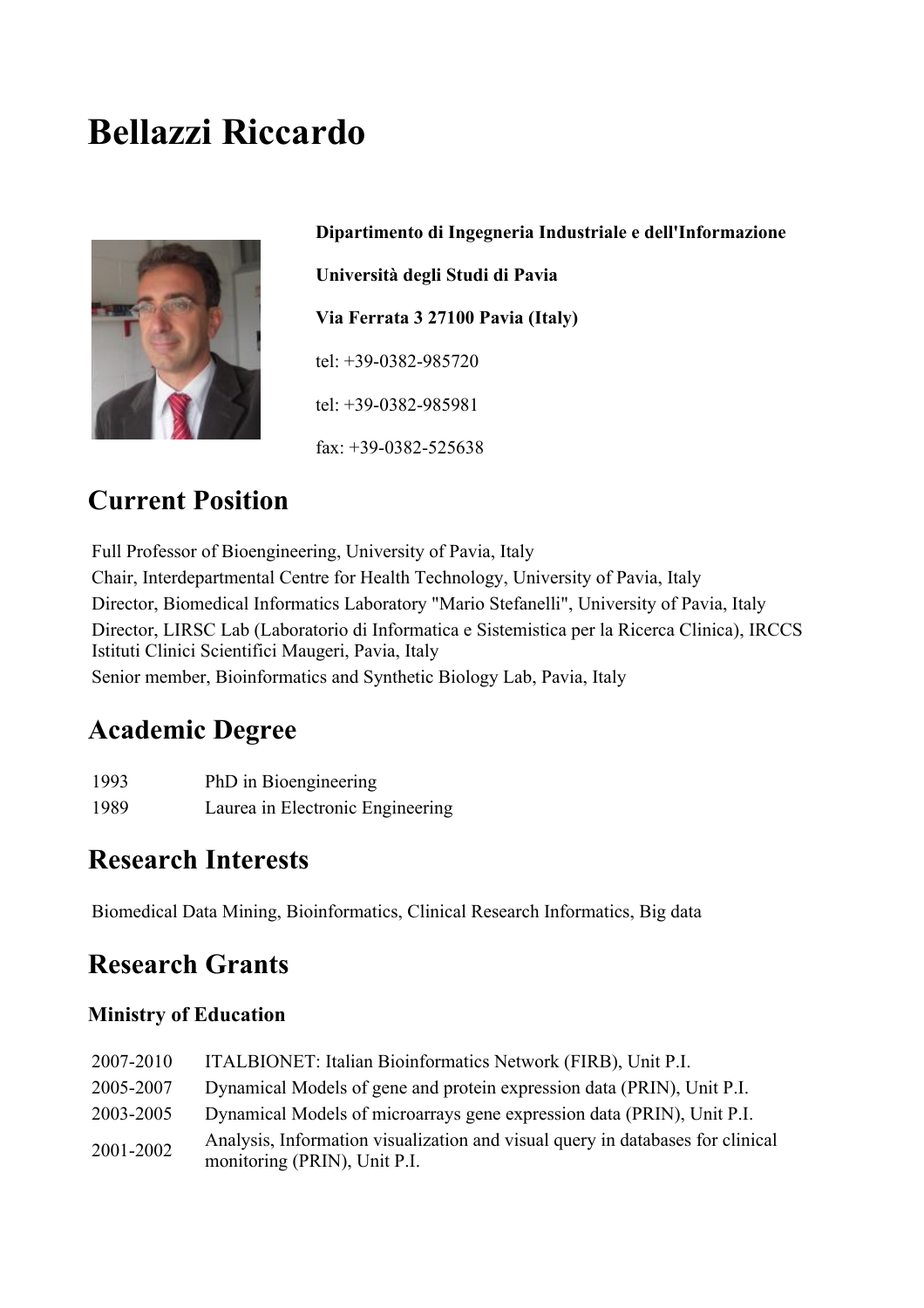### **Fondazione Cariplo**

| 2014-2016 | Rete Ematologica Lombarda (REL) biotechnology cluster for the implementation<br>of genomic analysis and the development of innovative treatments in hematological<br>malignancies        |
|-----------|------------------------------------------------------------------------------------------------------------------------------------------------------------------------------------------|
| 2008-2011 | Bioinformatics for Tissue engineering, P.I.                                                                                                                                              |
| 2009-2010 | Sviluppo di una diagnostica molecolare per l'insufficienza ovarica primaria: analisi<br>di diverse coorti di pazienti e genotipizzazione con arrays di SNP ad alta densità,<br>Unit P.I. |

### **Lombardia Region**

| 2011-2012 | The Onco-i2b2 project                                                                                                                                                                         |
|-----------|-----------------------------------------------------------------------------------------------------------------------------------------------------------------------------------------------|
| 2017-2020 | Genomic profiling of rare hematologic malignancies, development of personalized<br>medicine strategies, and their implementation into the Rete Ematologica Lombarda<br>(REL) clinical network |

### **Health Ministry**

| 2009-2010 | Italian Network of Genetic Isolates (INGI): identification of genetic and |
|-----------|---------------------------------------------------------------------------|
|           | environmental risk factors for obesity, Unit P.I.                         |

### **Ministry of Foreign Affairs**

2006-2009 A.I. Methods in functional genomics, P.I.

### **European Commission**

| 2013-2017 | MOSAIC - UNIPV WP leader                                                                                                                    |
|-----------|---------------------------------------------------------------------------------------------------------------------------------------------|
| 2011-2015 | Mobiguide - UNIPV WP leader                                                                                                                 |
| 2009-2014 | SUMMIT - SUrrogate markers for Micro- and Macro-vascular hard endpoints for<br>Innovative diabetes Tools - UNIPV project leader             |
| 2010-2013 | Inheritance - INtegrated HEart Research In TrANslational genetics of dilated<br>Cardiomyopathies in Europe, WP leader, UNIPV project leader |
| 2000-2002 | Multi-access services for telematic management of diabetes mellitus, Technical<br>project manager                                           |
| 1996-1999 | Telematic management of insulin dependent diabetes mellitus, Co-investigator                                                                |
|           |                                                                                                                                             |

# **Editorial boards**

| $2015$ -today | Associate Editor of "Journal of Biomedical Informatics"                                    |
|---------------|--------------------------------------------------------------------------------------------|
| 2011-2015     | Member of the Editorial Board of "Journal of American Medical Informatics"<br>Association" |
| $2014$ -today | Member of the Editorial Board of "International Journal of Medical Informatics"            |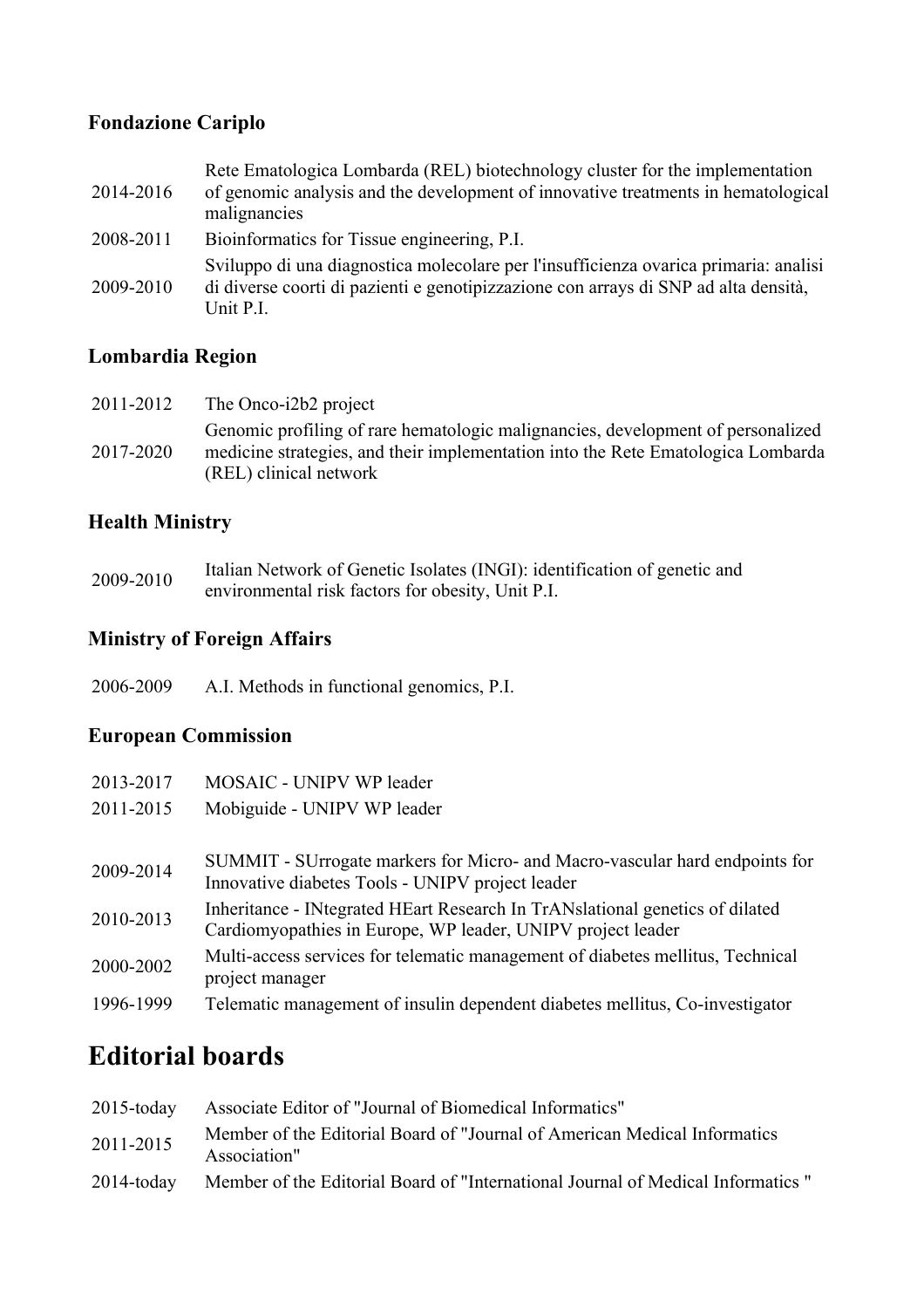| $2007$ -today | Member of the Editorial Board of "Methods of Information in Medicine"                |
|---------------|--------------------------------------------------------------------------------------|
| $2006$ -today | Member of the Editorial Board of "Journal of Diabetes Science and Technology"        |
| 2009-2014     | Associate Editor of "BMC Bioinformatics"                                             |
| 2005-2010     | Associate Editor of "IEEE Transactions on Information Technology in<br>Biomedicine". |

# **Organization of Scientific Events**

| 2016       | Local chairman of the IV European i2b2 meeting; Pavia, September 2016                                                                                                                                                                                                                                               |
|------------|---------------------------------------------------------------------------------------------------------------------------------------------------------------------------------------------------------------------------------------------------------------------------------------------------------------------|
| 2015       | Track chairman for Foundations of "American Medical Informatics Association<br>2015 Symposium ", San Francisco, November 2015                                                                                                                                                                                       |
| 2015       | Co-chair of the organizing committee of "AIME 2015 - Artificial Intelligence in<br>medicine Conference ", Pavia, June 2015                                                                                                                                                                                          |
| 2014       | Track Chairman of the Conference "IEEE International Conference on Healthcare<br>Informatics 2014 (ICHI 2014)", Verona, September 2014                                                                                                                                                                              |
| 2014       | Member of the Planning Committee the Conference "GNB 2014", Pavia, May 2014                                                                                                                                                                                                                                         |
| 2012       | Track Chairman of the Conference "AMIA SUMMIT on Translational<br>Bioinformatics", San Francisco, March 2012                                                                                                                                                                                                        |
| 2011       | Chairman of the Workshop "NETTAB on Clinical Bioinformatics", Pavia, October<br>2011                                                                                                                                                                                                                                |
| 2010       | Co-Chairman of the Scientific Programme Committee of the World Conference of<br>Medical and Health Informatics (MEDINFO), Cape Town, September 2010                                                                                                                                                                 |
| 2007       | Program Chairman of the Conference "Artificial Intelligence in Medicine",<br>Amsterdam, July 2007                                                                                                                                                                                                                   |
| 1996-today | SPC member of several conferences and worskhops, including: AMIA (2012,<br>2014), AMIA (2008), AIME (since 2001), Intelligent Data Analysis in Medicine<br>and Pharmacology workshops (since 1996), Diabetes Technology meetings (since<br>2002), IDA (1997, 2007, 2009), IEEE CBMS (since 2005), PAIS (since 2005) |

# **International and National Organizations, Awards**

| Premio al LISRC - ICS Maugeri per Innovazione digitale in Sanità (Politecnico di<br>Milano)                                  |
|------------------------------------------------------------------------------------------------------------------------------|
| <b>ERC</b> Expert                                                                                                            |
| ERC Expert - Starting grants                                                                                                 |
| Included in the list of Top Italian Scientists                                                                               |
| Member of the Board of the International Medical Informatics Association - Vice<br>President for Medinfo                     |
| Fellow of the American College of Medical Informatics                                                                        |
| Chairman, Working group of the International Medical Informatics Association on<br>Intelligent Data Analysis and Data Mining |
| Member of the American Medical Informatics Association                                                                       |
| Member of the Board of Artificial Intelligence in Medicine Society                                                           |
| Member of the Italian Bioinformatics Association                                                                             |
| Second prize at the AMIA Student's paper competition                                                                         |
|                                                                                                                              |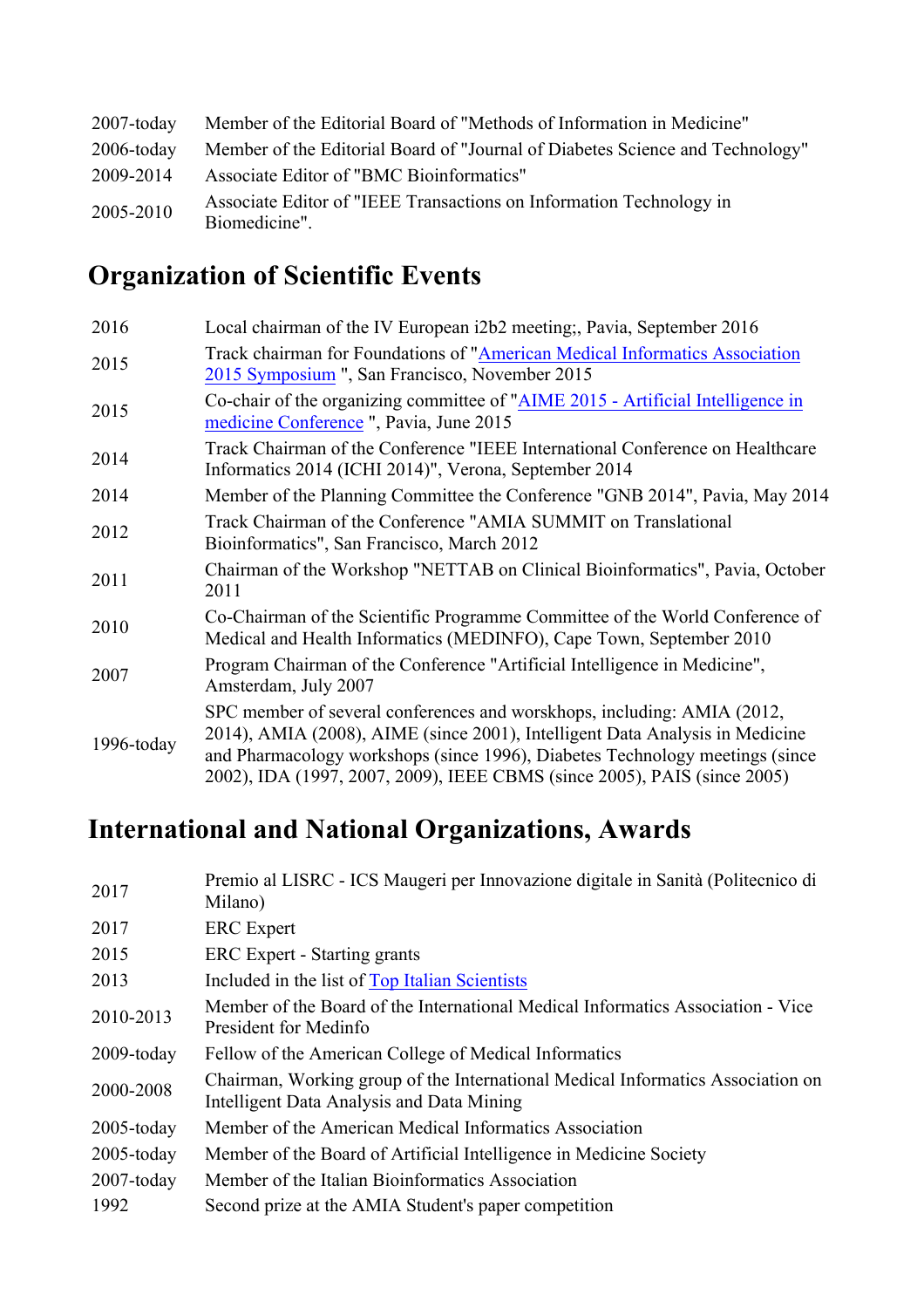## **International agreements**

- 2009- Chair of the agreement of the University of Pavia with Harvard Medical School on the
- 2016 project i2b2/Pavia. i2b2 is a NIH research center
- 2009 today Chair of the agreement of the University of Pavia with Harvard Medical School on the project BK2D PICSURE. pic-sure is a NIH research center<
- 2013- Chair of the agreement of the University of Pavia with the Health and Biomedical
- 2016 Informatics Research Center in Melbourne, Australia.

## **Recent Invited talks**

| 2017 | Opening Keynote at the Informatics for Health - Medical Informatics Europe<br>conference - The Value of Variety - Manchester |
|------|------------------------------------------------------------------------------------------------------------------------------|
| 2016 | "1st Workshop on Artificial Intelligence and Diabetes; - Decision support systems<br>in Diabetes - Den Haag                  |
| 2015 | "2nd Workshop on Data Mining for Medical Informatics (DMMI); - Prediction for<br>precision medicine - San Francisco          |
| 2015 | i2b2 Europe meeting; – i2b2 and Decision Support - Leicester                                                                 |
| 2014 | i2b2 Europe meeting; - i2b2 and Exposomics - Gottingen                                                                       |
| 2013 | i2b2 Europe meeting; - I2b2 Applications in Pavia - Erlangen                                                                 |
| 2013 | HIKM 2013; – Clinical Bioinformatics and clinical research informatics- Adelaide                                             |
| 2012 | APAMI 2012; - Clinical Bioinformatics - Beijing                                                                              |
| 2011 | INFOLAC 2011; - Clinical Data Mining - Guadalajara                                                                           |
| 2010 | International Conference on Case-Based reasoning; - CBR and Bioinformatics -<br>Alessandria                                  |
| 2010 | <b>INFORSALUD 2010 - Madrid</b>                                                                                              |
| 2009 | Infinitamente – A.I. in Medicine – Sistemi di supporto alle decisioni in medicina -<br>Verona                                |
| 2008 | ICML 2008 - Workshop on Health care applications - Temporal data mining -<br>Helsinki                                        |
| 2008 | Brazilian Congress of Health Informatics - Data mining in Health care - San Paulo<br>do Brazil                               |
| 2008 | Diabetes Technology meeting – Data mining for Diabetes management -<br>Washington                                            |
| 2008 | 10th FISV Congress - Bayesian networks for the integrative analysis of genomic<br>data – Riva del Garda                      |
| 2007 | Medicon 2007 – Telemedicine for Diabetes patients management - Ljubljana                                                     |

### **Academic Spin-off**

| 2011-today Founder and member of the board of the Academic Spin-off Biomeris |
|------------------------------------------------------------------------------|
| 2011-today Founder and shareholder of the Academic Spin-off engenome         |

### **Organization**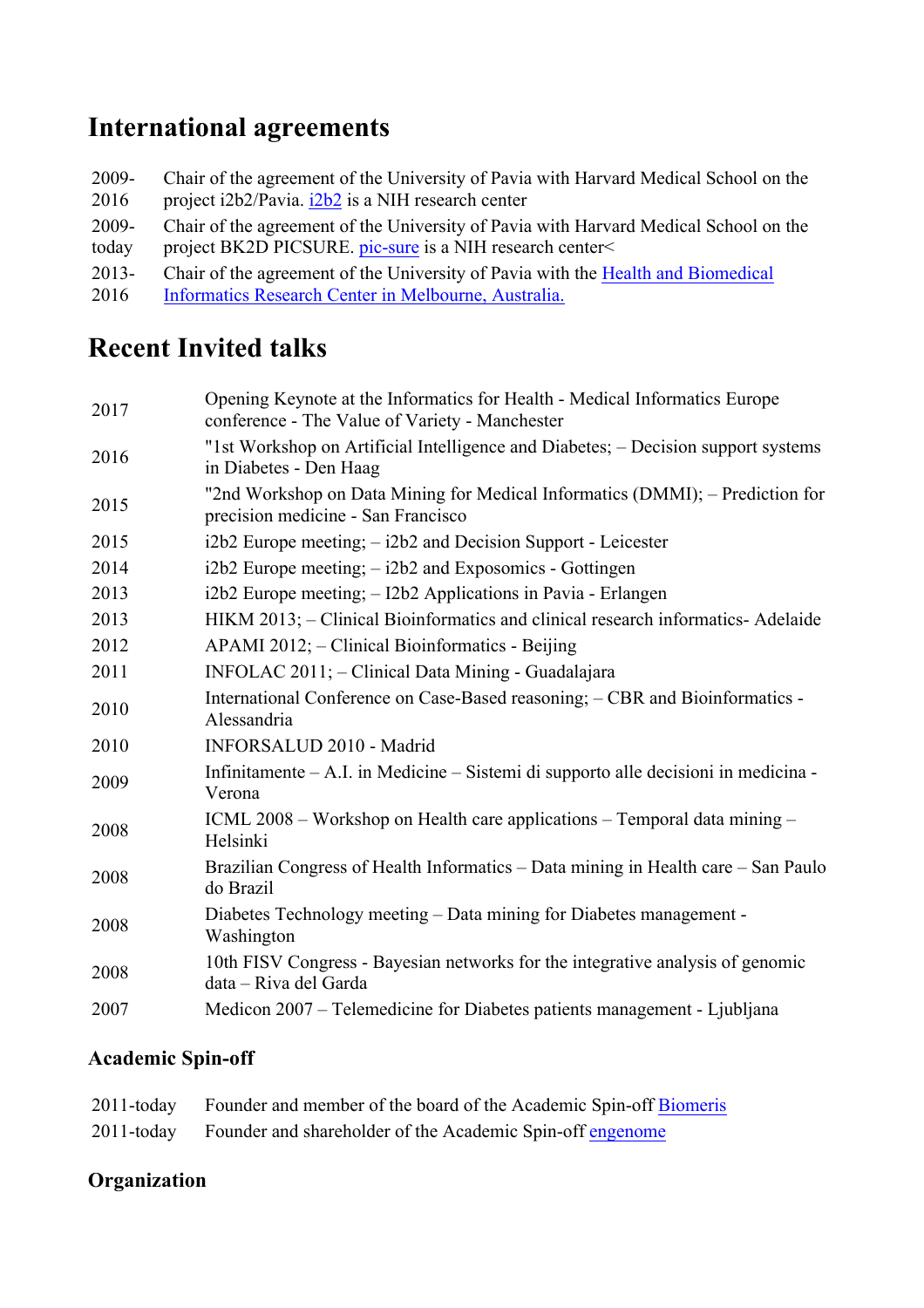| $2009$ -today  | Chair, PhD in Bioengineering and Bioinformatics, University of Pavia                                                                            |
|----------------|-------------------------------------------------------------------------------------------------------------------------------------------------|
| 2013-2016      | Deputy Dean, Faculty of Engineering, University of Pavia                                                                                        |
| 2009-2013      | Member, Research Planning Group, University of Pavia                                                                                            |
| 2009-2013      | Member, Scientific Council, Fondazione Alma Mater Ticinensis, Pavia                                                                             |
| 2004-2010      | Member of the Board of the PhD program in Bioengineering and Bioinformatics                                                                     |
| $2008 -$ today | Member of the Planning committee of the Bioengineering courses                                                                                  |
| 2004-2008      | Member of the Board of the Master in "Complexity and its interdisciplinary<br>applications", Institute of Advanced Studies (IUSS), Pavia, Italy |
| 2001-2002      | Member, Committee for the evaluation of teaching activity of the Faculty of<br>Engineering, University of Pavia, Pavia, Italy                   |

## **Academic Teaching**

#### **Courses**

| $2001$ -today | Medical Informatics, Bachelor Degree in Biomedical Engineering, University of<br>Pavia, Pavia, Italy                                                 |
|---------------|------------------------------------------------------------------------------------------------------------------------------------------------------|
| $2003$ -today | Machine Learning in Biomedicine, Master Degree in Biomedical Engineering,<br>University of Pavia, Italy                                              |
| $2016$ -today | Advanced Machine Learning in Biomedicine, Master Degree in Biomedical<br>Engineering, University of Pavia, Italy                                     |
| 2003-2016     | Bioinformatics for genomics and proteomics, Master Degree in Biotechnology in<br>Medicine and Pharmaceutics, University of Pavia, Italy              |
| 2007-2010     | Probabilistic modelling, Master Degree in Biomedical Engineering, University of<br>Pavia, Italy                                                      |
| 2004-2008     | Software tools and programming, Master in "Complexity and its interdisciplinary<br>applications", Institute of Advanced Studies (IUSS), Pavia, Italy |
| 2001-2003     | Mathematical Modeling of Biological Systems, Degree in Biomedical Engineering,<br>University of Pavia, University of Pavia, Italy                    |
| 2001-2002     | Medical Informatics part A, Diploma in Biomedical Engineering, University of Pavia,<br>Pavia, Italy                                                  |
| 1998-2001     | Bioengineering, Diploma in Biomedical Engineering, University of Pavia, Pavia,<br>Italy                                                              |
|               |                                                                                                                                                      |

My performance as a teacher? See the web site:

https://valmon.ds.unifi.it/sisvaldidat/unipv/index.php - courses "Informatica Medica" (Ingegneria - Bioingegneria LT) and "Data Mining e Sistemi decisionali in medicina" (Ingegneria - Bioingegneria LM)

### **Publications**

Author of more than 150 publications on international peer reviewed journals and of than 180 publications in proceedings of international conferences

Publication list in Pubmed